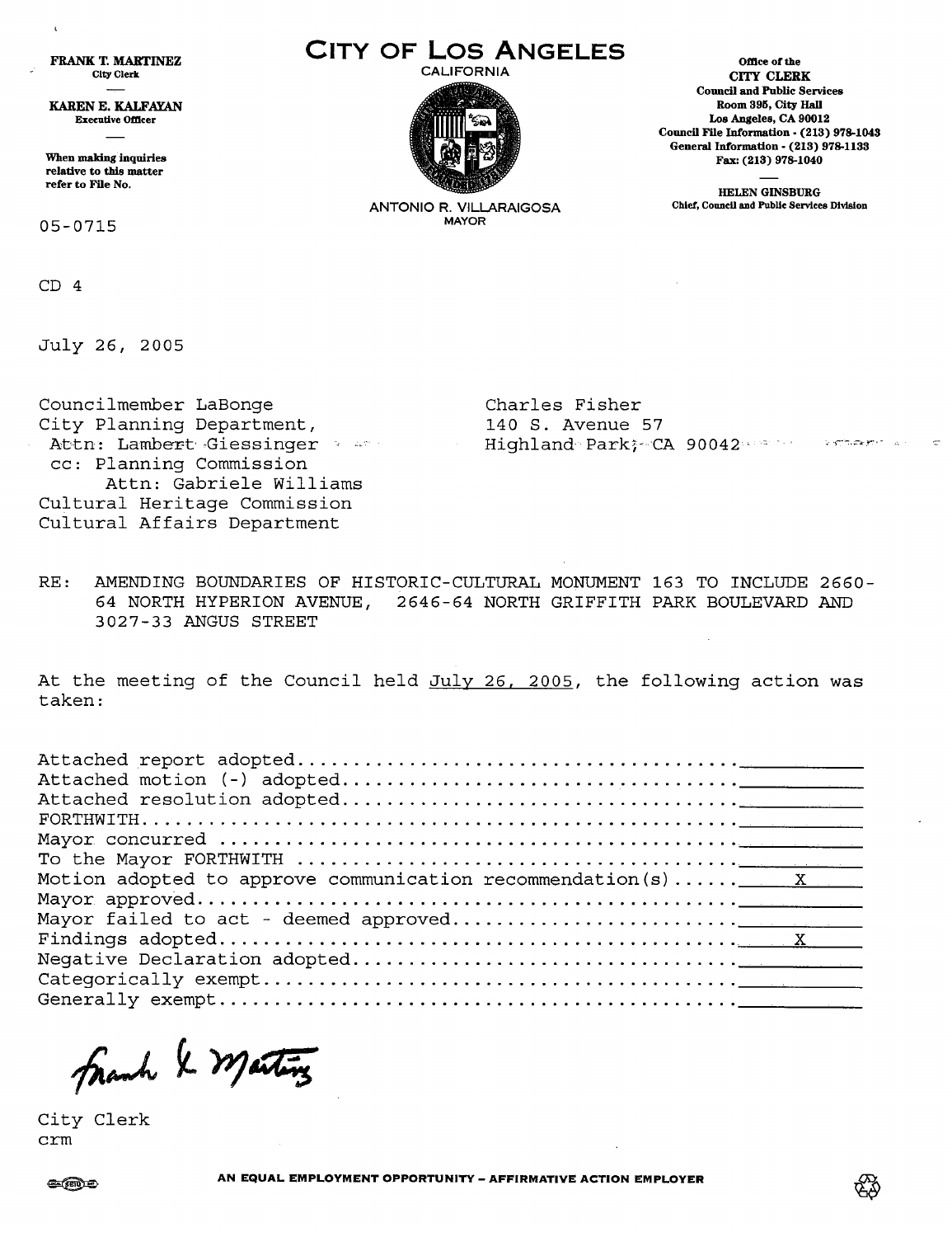# COMMUNICATION

# TO: LOS ANGELES CITY COUNCIL

FILE NO. 05-0715

### FROM: COUNCILMEMBER TONY CARDENAS, VICE-CHAIR PLANNING AND LAND USE MANAGEMENT COMMITTEE

### PUBLIC COMMENTS: NO

COMMUNICATION FROM THE VICE-CHAIR, PLANNING AND LAND USE MANAGEMENT COMMITTEE relative to amending boundaries of Historic-Cultural Monument 163 to include 2660-2664 North Hyperion Avenue, 2646- 2664 North Griffith Park Boulevard, and 3027-3033 Angus Street.

Recommendations for Council action, as initiated by Motion (LaBonge- Garcetti):

- $\cdot$  1.  $\cdot$   $\cdot$  ADOPT the Findings of the Cultural Heritage Commission (CHC) as the Findings of Council.
	- 2. APPROVE the recommendation ofthe CHC relative to amending boundaries of Historic-Cultural Monument 163 to include 2660-2664 North Hyperion Avenue, 2646-2664 North Griffith Park Boulevard, and 3027-3033 Angus Street to meet Cultural Heritage Ordinance definition of a monument criteria as set forth in Los Angeles Administrative Code Section 22.130 because the site was Disney Studio's animation school from 1935 to 1940.

Applicant: Charles Fisher, Representative CHC 2005-3157 HCM

 $\mathcal{R}_{\mathcal{A}}$  and  $\mathcal{R}_{\mathcal{A}}$  and  $\mathcal{R}_{\mathcal{A}}$ 

Fiscal Impact Statement: The CHC reports that such designation in and of itself has no fiscal impact. Future applications for permits may cause minimal administrative costs.

# TIME LIMIT FILE - AUGUST 1, 2005

#### (LAST DAY FOR COUNCIL ACTION- JULY 29, 2005)

#### Summary:

Motion (LaBonge- Garcetti) notes that the former Disney Studio in the Silver Lake area of Los Angeles played a key role in the development of what would become what is now the Disney entertainment empire and in the development of the entertainment industry in Los Angeles.

The Motion further notes that a portion ofthe former studio located on Hyperion Avenue site was nominated in 1976 by the City Council at the request of Councilwoman Peggy Stevenson (then Thirteenth District) and is designated as Historic-Cultural Monument No. 163.

Recent research has determined that another portion of the studio was located at the area encompassing the following addresses: 2710 Hyperion Avenue (historic address), 2646 Griffith Park Boulevard, 2650 Griffith Park Boulevard, 2656 Griffith Park Boulevard (historic address), 3027 Angus Street, 3031 Angus Street and 3033 Angus Street.

Motion (LaBonge - Garcetti), further notes that the property was the site of the Animation School for the Walt Disney Studios from 1935 until the Disney Studio was moved to its present location in Burbank in 1940. There, Walt